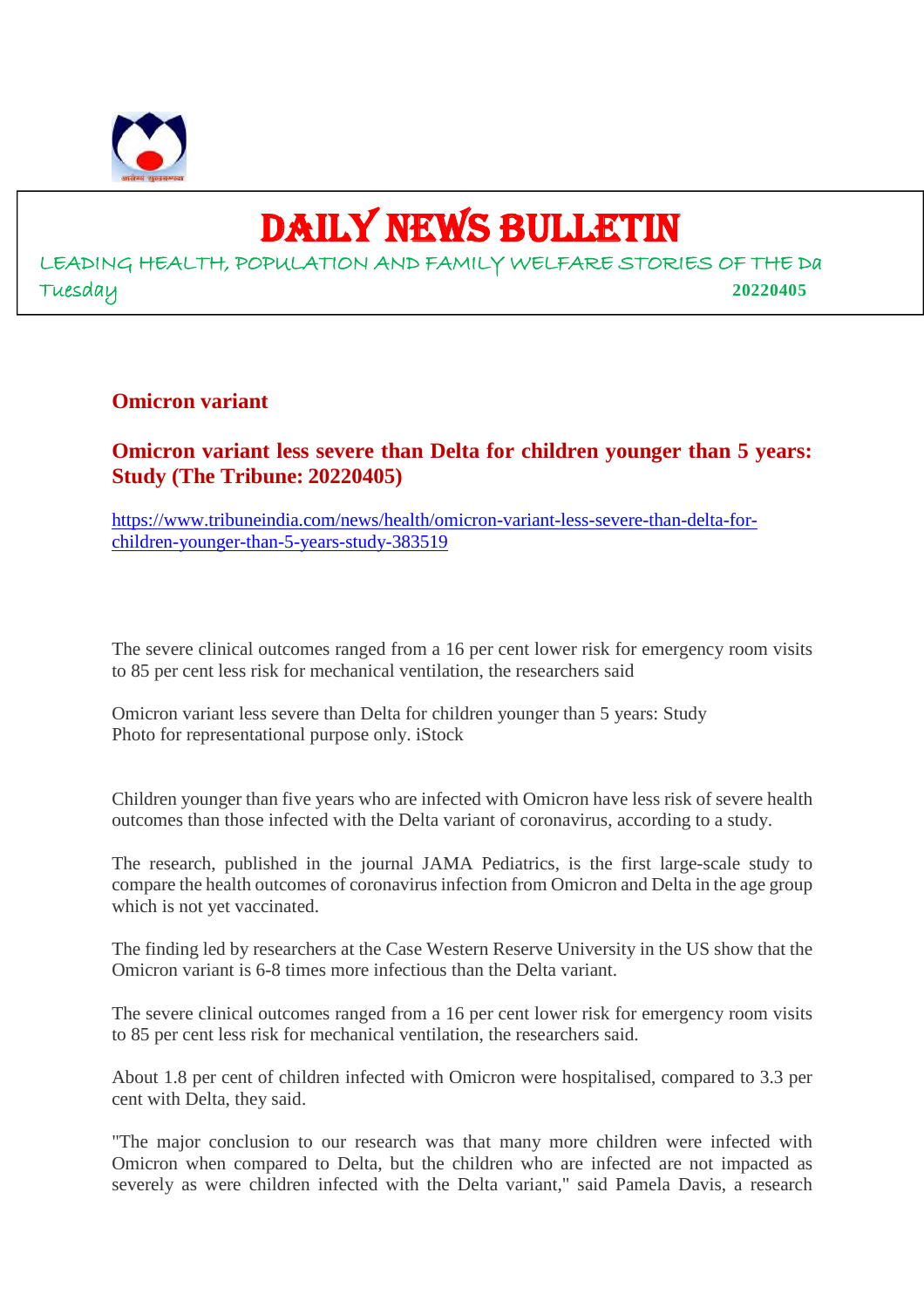professor at the Case Western Reserve School of Medicine. "However, because there are so many more children infected, our hospitals were affected over the winter months by an influx of young children," Davis said.

The team analysed the electronic health records of more than 651,640 children in the US, including over 22,772 children infected with the Omicron variant and more than 66,000 children infected with Delta.

The study also compared the records of more than 10,000 children immediately before the detection of Omicron in the US, but when Delta was still predominant.

The researchers noted that children younger than five years are not yet eligible for COVID-19 vaccines and have a low rate of previous SARS-CoV-2 infections, which also limits their preexisting immunity.

They examined clinical health outcomes for pediatric patients during a 14-day window following SARS-CoV-2 infection.

Among the factors they reviewed were: emergency room visits, hospitalisations, ICU admissions and mechanical ventilation use.

Analysing the demographic data, the researchers found that children infected with Omicron were on average younger -- 1.5 years of age versus 1.7 years -- and had fewer comorbidities.

Rong Xu, from Case Western Reserve School of Medicine, noted that Omicron is less severe than Delta, however, the reduction of the severity range in clinical outcomes is only 16 to 85 per cent.

"Furthermore, since so many un-vaccinated children were infected, the long-term effects of COVID-19 infections on the brain, heart, immune systems and other organs of children remains unknown and worrisome," Xu added.

# **Social Problem**

# **More suicides than murders Society sensitised to mental ills key to addressing problem (The Tribune: 20220405)**

https://www.tribuneindia.com/news/editorials/more-suicides-than-murders-383578

There is a whole lot of government paraphernalia — law enforcement agencies as well as prisons — and the judiciary to deter people from committing heinous crimes such as murder. But when compared with the fact that in India, people are five times more likely to take their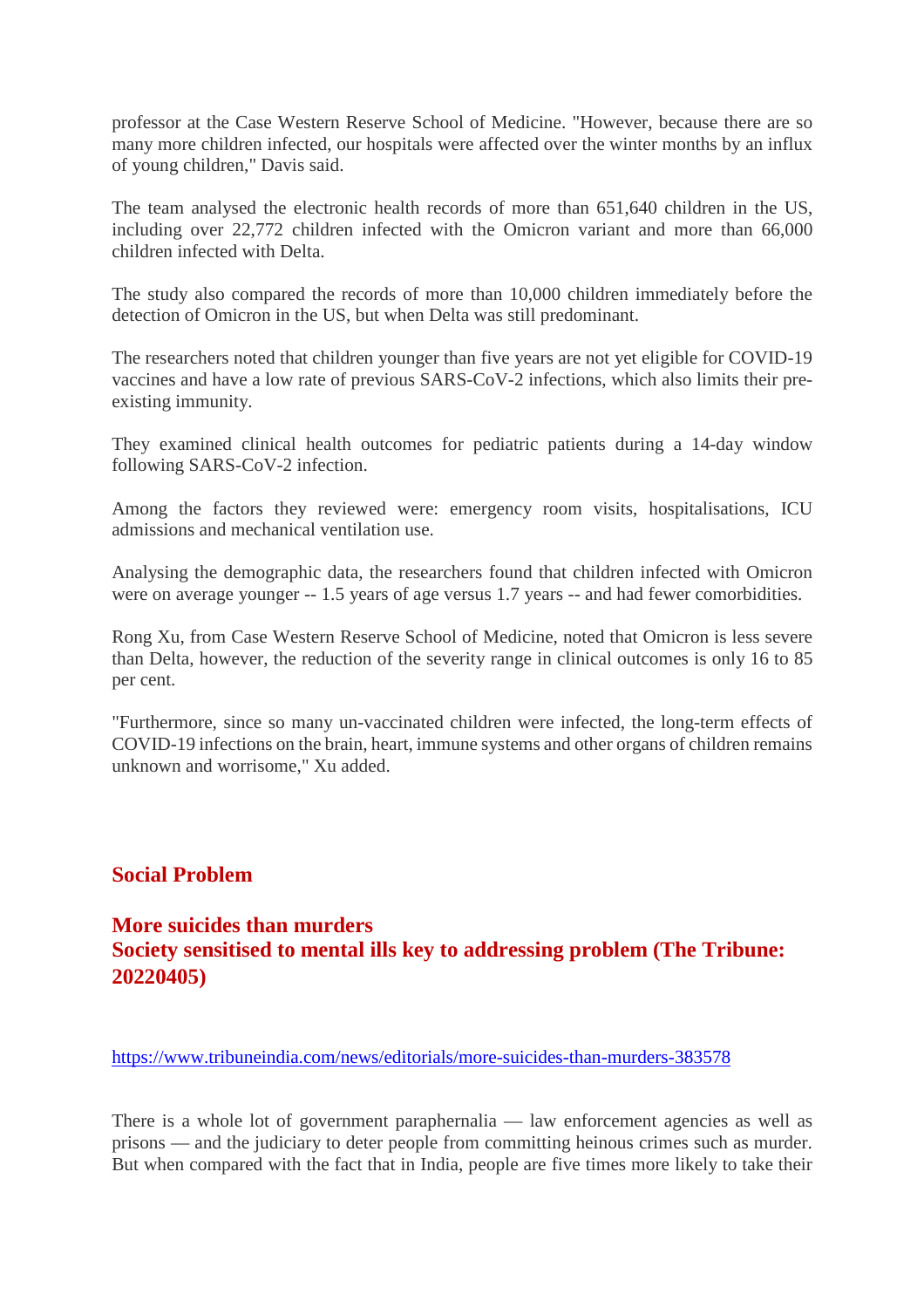own life than be murdered, the abysmally disproportionate resources to deal with this huge burden reflect a lack of empathy towards the problem whose genesis lies in mental health. The murder vs suicide rates are similar globally, except in conflict zones or the drug mafia-ridden Latin America.

However, in a heart-warming trend, attention is today increasingly being paid to suicide statistics that disturbingly point to an uptick in all groups — from young students to the elderly, from those in stress-prone difficult duties like the military and paramilitary forces to the poorly paid and those without gainful employment. India's first commendable step towards the recognition of the government's responsibility of providing medical care and rehabilitation to persons with suicidal tendencies was the decriminalisation of suicide through the Mental Healthcare Act 2017. Beginning with the discontinuance of giving electric shocks to the mentally challenged, the Act aims to transform mental healthcare.

But the path to this ambitious goal has many hurdles. The social stigma attached to the underlying psychiatric issues, such as depression and substance abuse, remains painstakingly high and prevents the patients from taking medical care. Suicides in India rose to an all-time high of over 1.5 lakh in 2020, as per the National Crime Records Bureau. Sadly, the number of psychiatrists and counsellors as well as mental health facilities to cater to this patient load remains acutely insufficient. While experts and celebrities are opening up about various mental disorders, leading to increased public perception that they be treated on a par with physical ailments, a lot more needs to be done to spread awareness. A society sensitised towards the mentally afflicted persons can help prevent suicides.

# **India's Covid deaths per million among lowest, claims govt US and Brazil reported 2,920 and 3,092 deaths per million, India 374(The Tribune: 20220405)**

https://www.tribuneindia.com/news/nation/indias-covid-deaths-per-million-among-lowestclaims-govt-381889

The government on Tuesday junked recent reports of excess Covid-19 deaths in India saying these reports mostly relied on unvalidated methodologies. In a written reply in the Rajya Sabha, Minister of State for Health Bharati Pawar said as of March 24, the states and UTs had reported 5,16,672 Covid deaths.

Also read: Covid deaths in India 8 times higher than reported, claims Lancet study

"As per the data available with WHO, India has one of the lowest deaths per million (374), much lower than US (2,920 ), Brazil (3,092), Russia (2,506) and Mexico (2,498)," the ministry said. The government said that certain reports had speculated excess deaths higher than the official number of fatalities.

"These reports have mostly relied on unvalidated methodologies, or the data sources used to derive 'estimates' are not reliable. In most of these studies results have been obtained using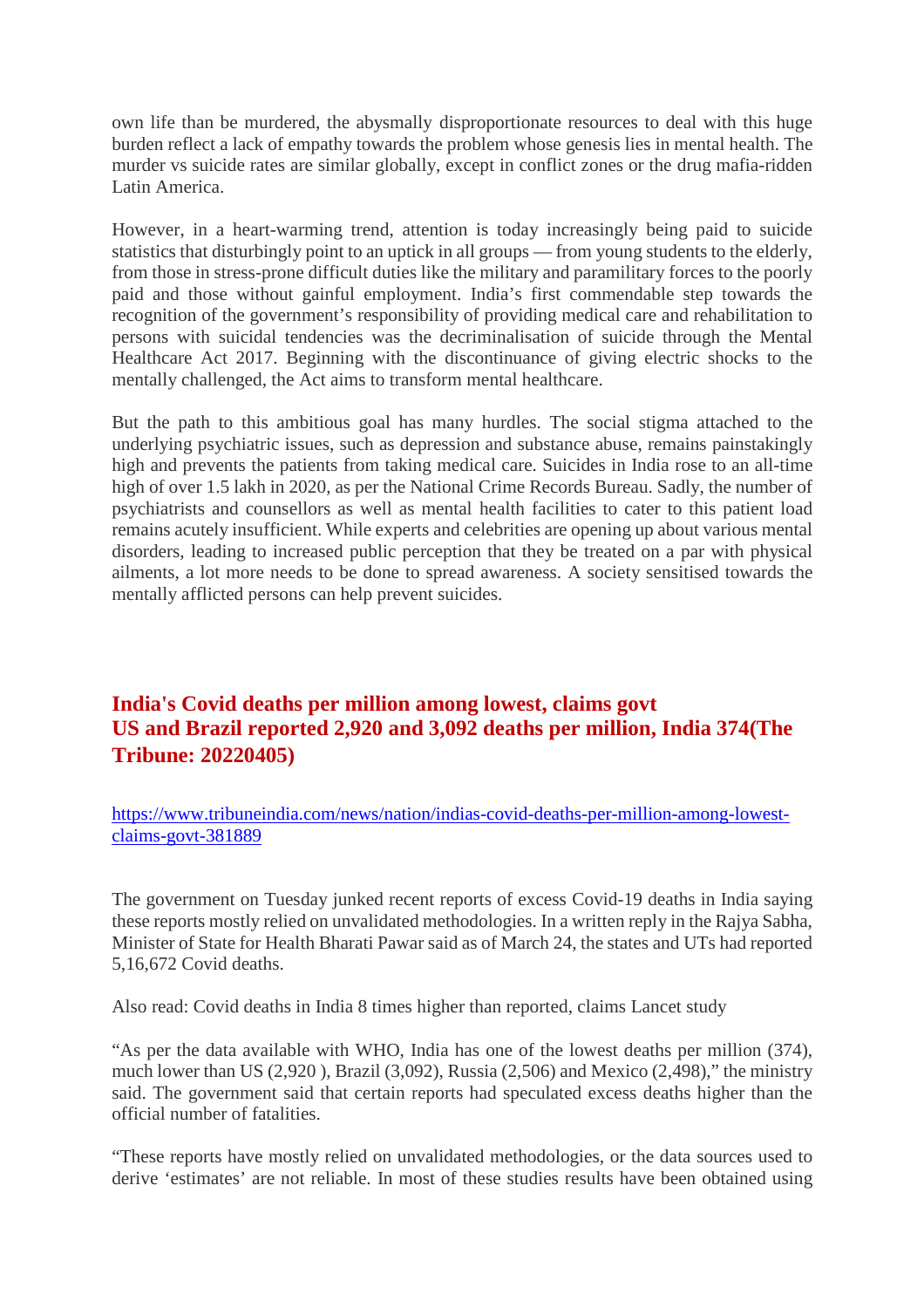mathematical modelling techniques from a limited sample of small sub-population subgroups which is extrapolated to the entire country," Pawar said.

She said India has a robust Civil Registration System (CRS) and Sample Registration System (SRS) which predates the pandemic and covers all states/UTs. The registration of deaths in the country is done under the Registration of Births and Deaths Act by functionaries appointed by the state governments.

# **Ayurveda alert**

# **Ayurveda alert: Beat the summer heat with vetiver or khus roots "These roots are extremely cooling, and aromatic too," Ayurvedic practitioner Dr Rekha Radhamony said on Instagram (The Indian Express:20220405)**

https://indianexpress.com/article/lifestyle/health/summer-cooling-khus-vetiver-rootsdrinking-water-hydration-odour-7852066/

vetiver khusStay hydrated this summer with this cooling remedy (Source: Getty Images/Thinkstock)

Summertime can be extremely harsh on one's health and lead to numerous body and skin issues. While one of the best ways to beat the summer heat is to keep the body hydrated, what if we tell you about a miracle ingredient to add to the water to not only help the body cool down but also enhance digestion?

All you need is a handful of vetiver or khus roots.

Also Read |Beat the summer heat with these effective ayurvedic tips

Ayurvedic practitioner Dr Rekha Radhamony explained the many benefits of vetiver in a detailed video on Instagram. Check it out below.

"These roots are extremely cooling, and aromatic too," explained Dr Radhamony in the video.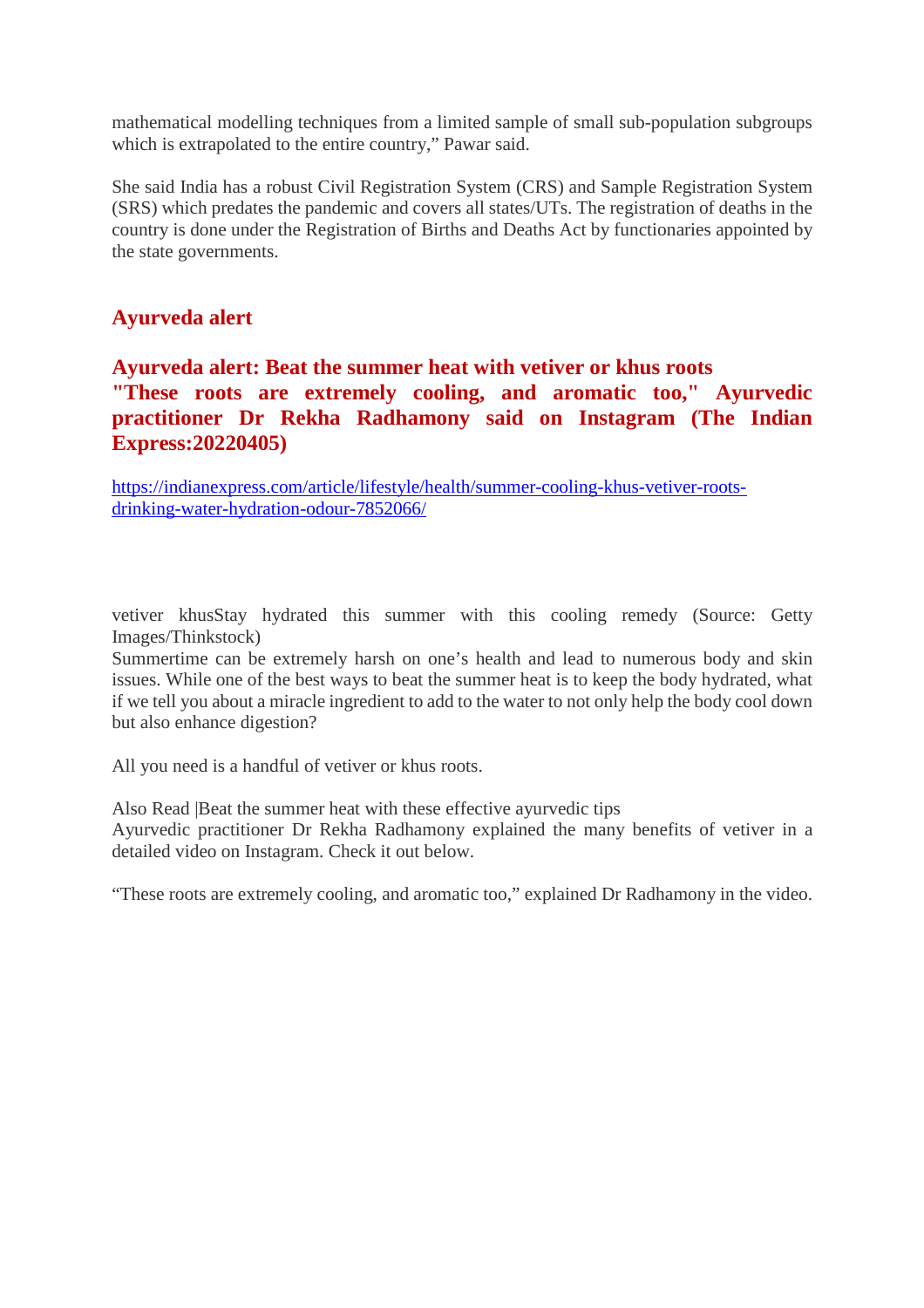# **Newborn jaundice:**

# **Newborn jaundice: From causes to risk factors, all you need to know (The Indian Express:20220405)**

https://indianexpress.com/article/lifestyle/health/newborn-jaundice-condition-babies-7813922/

Newborn jaundice: From causes to risk factors, all you need to know

Almost 80 per cent of babies born prematurely and more than 60 per cent of term babies will have jaundice. Of these, 10 per cent need 'phototherapy' which is a form of treatment with special lights, said Dr Shashidhar Vishwanath, lead consultant in neonatology and paediatrics

SSG, SSG hospital, child swap at ssg hospital, Vadodara Police, Vadodara, Gujarat, Gujarat news, vadodara news, Indian express news, Indian expressJaundice can affect newborns (Source: Pixabay)

Newborn jaundice, common in infants, is a condition in which the skin and the white of the eyes turn yellow. However, it is different from the jaundice that affects adults, as both of them have very different causes and treatments. "Almost 80 per cent of babies born prematurely, and more than 60 per cent of term babies get jaundice. Of these, 10 per cent need 'phototherapy' which is a form of treatment with special lights," said Dr Shashidhar Vishwanath, lead consultant in neonatology and paediatrics, SPARSH Hospital for Women and Children.

The majority of jaundice in the newborn period is physiological, which means that it is a part of the normal body process. It is further divided into pathological jaundice, or severe neonatal iaundice.

What causes jaundice?

Bilirubin, the jaundice pigment, is derived from the breakdown of red blood cells. All babies are born with more red blood cells as compared to adults. These red blood cells are broken down after birth, leading to the accumulation of bilirubin in the blood. The liver processes this bilirubin and turns it into a non-toxic form that is removed from the body through urine and stool. However, if this pigment accumulates beyond a certain level, it can cause problems, Dr Vishwanath said.

Also Read |'Covid may have reversed the gains made in state's maternal and newborn health' The most severe is a condition called 'kernicterus' when the pigment spreads to the brain and causes various effects. Severe jaundice can cause the baby to become tired, sleepy, lethargic, and refuse feed which can lead to dehydration. In severe cases, they can have altered posture, seizures, and become moribund. "This condition, fortunately, is no longer very common due to improved newborn care and administration of vitamin K," said Dr Vishwanath.

breastfeeding Breastfeeding failure may also lead to newborn jaundice (Source: Getty Images/Thinkstock) ) Risk factors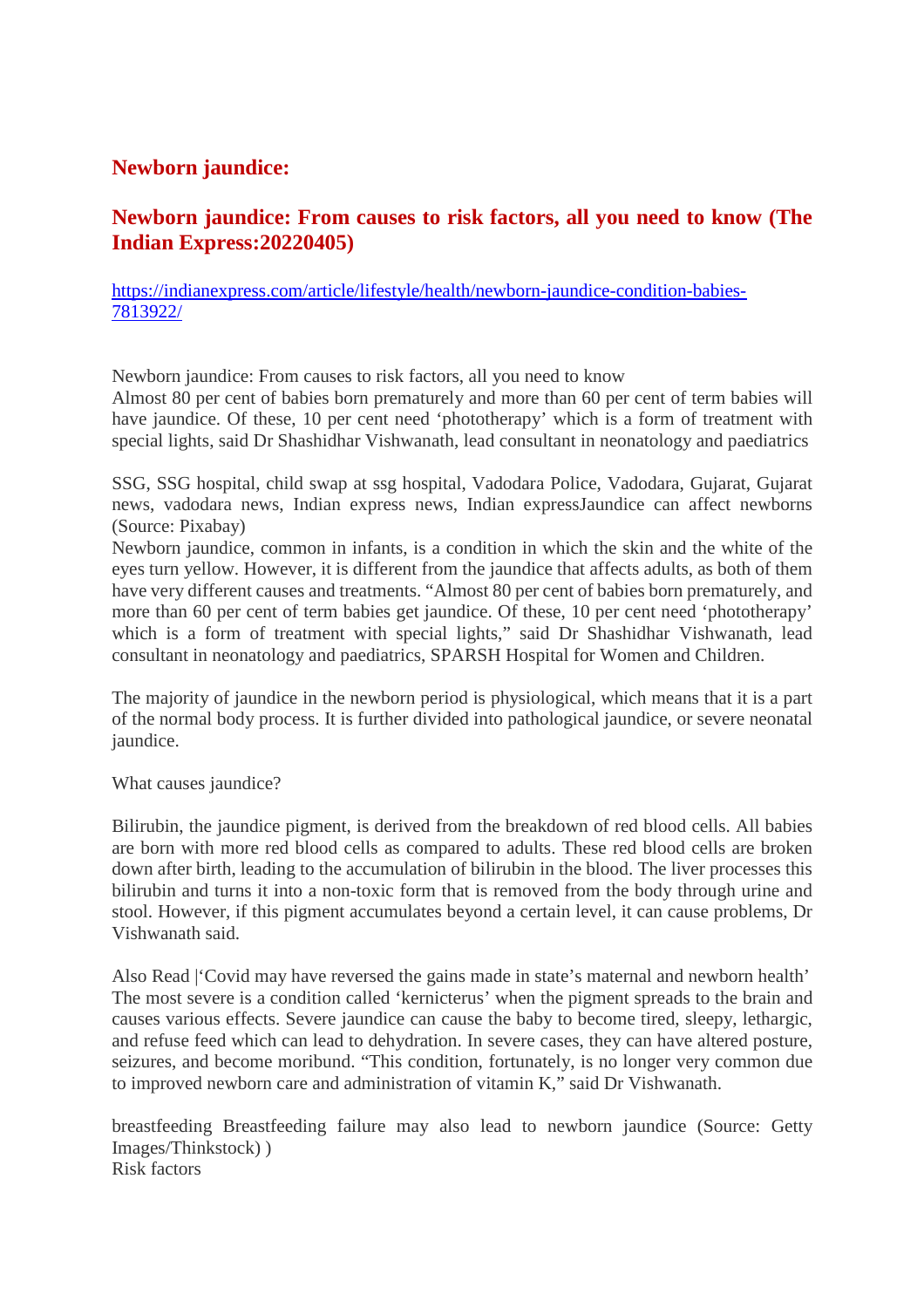Babies who are born premature, have poor feeding, severe infection (sepsis), born to diabetic mothers, and those who have difficult labour with bruising are at an increased risk of jaundice. Excessive bilirubin production, because of rapid breakdown of red blood cells (called hemolytic jaundice), could be due to Rh, ABO and minor blood group incompatibility between the mother's and the baby's red blood cells.

Additionally, certain genetic disorders (Criggler Najjar, UGT1A1 mutation, Gilbert's syndrome etc) reduces the liver's ability to metabolise or break down bilirubin. Certain enzyme defects like G6PD deficiency also cause excessive jaundice. One of the common types is the breastfeeding failure jaundice that occurs due to lactation failure in the first week of life due to insufficient intake, weight loss and significant dehydration in the baby. Frequent breastfeeding with lactational support is usually the line of treatment recommended.

Typically, jaundice peaks on day 3 to 5 of life. Though visual inspection of the skin colour is useful, it is not always accurate. "We rely on measurement of bilirubin level in blood. Most babies born in a hospital will have a visual inspection of skin along with bilirubin checks on day 3 of life (after 48 hours of life). There are guidelines to help determine which babies need treatment and those who can be managed without," he explained.

Prevention and care

Prevention of severe jaundice in healthy babies is important. This involves three general principles –

1. Universal systematic assessment before discharge – Before discharge, total bilirubin is measured and checked to see if treatment is required. Additionally, it is crucial to provide parental counselling for them to understand the warning signs of severe jaundice.

2. Close follow up – Babies need to be followed up closely in the first two weeks to assess for signs of jaundice, weight gain and general activity.

3. Prompt intervention when indicated – This includes admission to hospital, feeding support and phototherapy.

The basic test to assess jaundice is serum bilirubin. If this level is raised, then one needs to find out the reason depending on the clinical history. Checking the mother's blood group, Rh type and presence of any antibody, checking hematocrit (an estimate of the red blood cell concentration), Coombs' test (detects if RBCs are being broken down) help.

Also Read |Gynaecologists share essential dos and don'ts for breastfeeding mothers Jaundice in newborns is treated by using a special type of ultraviolet light which converts the jaundice pigment to a water soluble form that is then removed from the body. Phototherapy is simple, safe and effective in treating jaundice. It causes no long-term problems for the baby, Dr Vishwanath said.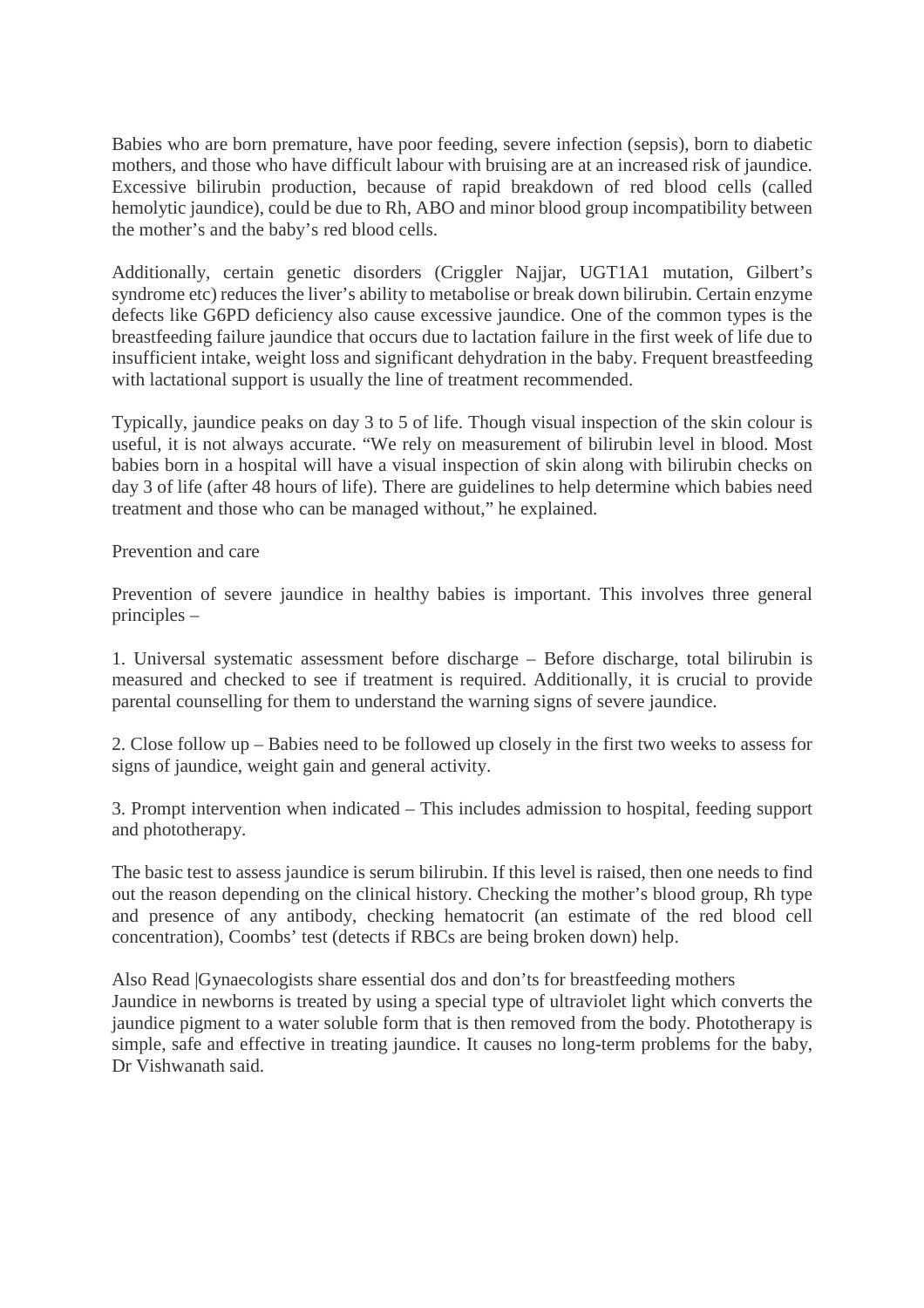## **Nutritional supplements**

**The increase in consumption of nutritional supplements (and their efficacy) in the Covid-19 pandemic**

**As a result of the growing demand, several 'made in India' nutritional supplements ranging from tasty gummies and strips to powders, blends and teas became popular in the country (The Indian Express:20220405)**

https://indianexpress.com/article/lifestyle/health/nutritional-supplements-covid-19-pandemicmeaning-herbs-dietary-benefits-health-7816861/

Consumers sought additional protections from viral infection and disease based on the assumption that supplement products may offer health benefits. (Source: Pexels) Since the onset of the pandemic, there has been an increased shift towards health and nutrition, and rightfully so. With stronger immunity and greater health, it becomes easier to ward off a host of illnesses and recover faster. While consuming healthy vegetables and fruits is essential, many also turned attention to nutritional supplements to meet their body's nutrition requirements.

"In the grips of a devastating global pandemic, consumers sought additional protections from viral infection and disease based on the assumption that supplement products may offer health benefits or 'immune-boosting' effects if consumed," noted a study, Dietary supplements and nutraceuticals market growth during the coronavirus pandemic – Implications for consumers and regulatory oversight.

A recent survey by consultancy firm EY India also highlighted that Indian consumers are now willing to spend more on fitness, health, and nutrition with the Covid-19 creating "the biggest" seismic shift" taking health and immunity to the center stage.

ALSO READ |Gummies: Are these colourful, tasty dietary supplements beneficial for health? Rise of nutritional supplements market in India

As a result of the growing demand, several 'made in India' nutritional supplements ranging from tasty gummies and strips to powders, blends, and teas became popular in the country.

"The pandemic surely increased the consumption of supplements globally as people started to be more self-aware about keeping themselves and their families healthy and safe from various ailments and lifestyle diseases," said Rakshit Mehta, CEO, NanoVeda – a brand combining nanotechnology and Ayurveda to create dissolvable strips of nutritional supplements. He shared that NanoVeda Immune Strips, Iron Strips, Sleep Strips, Ashwagandha and Curcumin Strips were some of the favourites during the pandemic.

A similar upward trend was observed by CosMix – which makes supplements using superfood blends and adaptogens, both of which target particular problems. "People became more aware of what's good for them and their overall well-being. Health took priority like never before,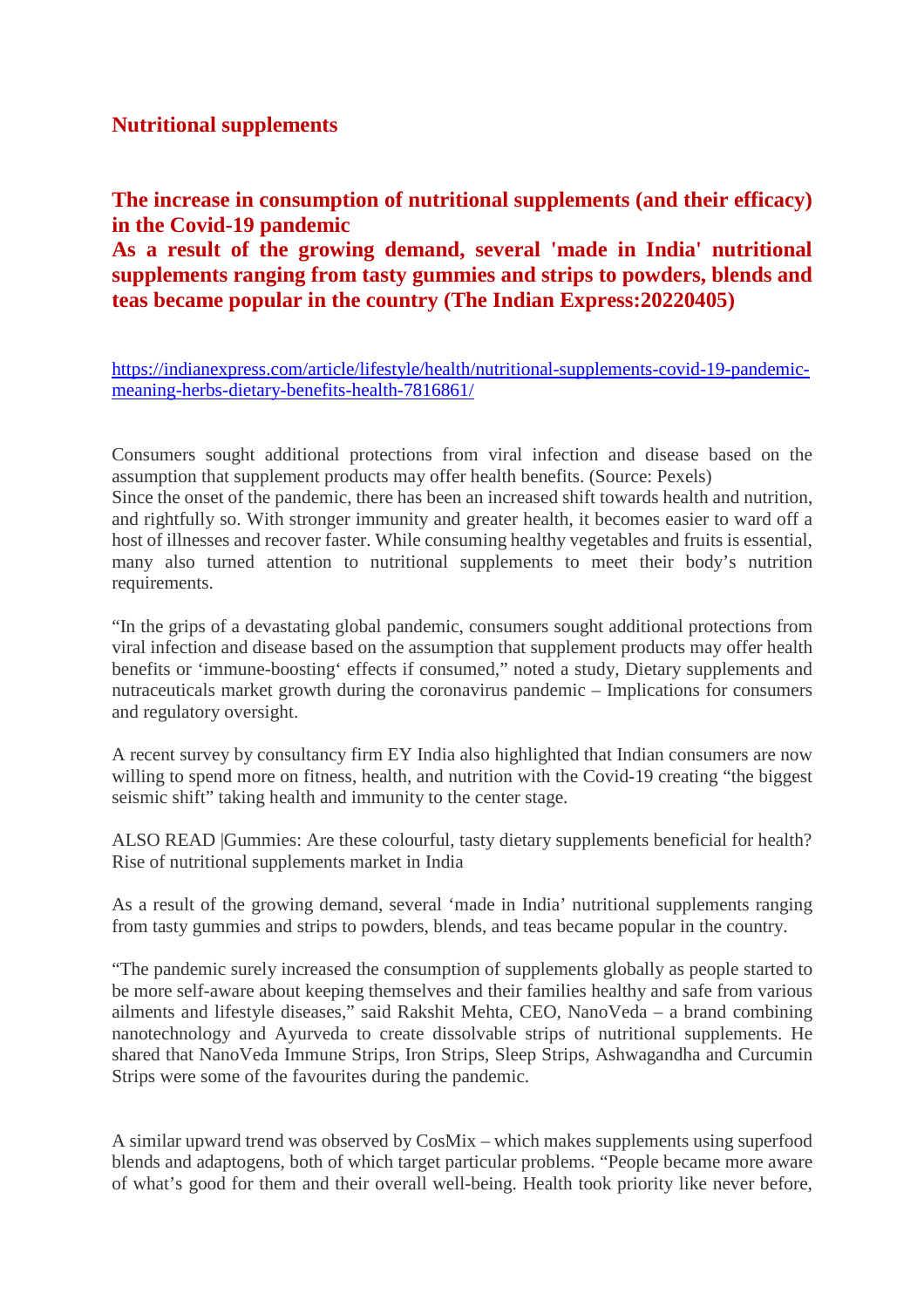especially when it came to the gut. Luckily, we were already talking about its importance and had the solution ready," said Vibha Harish, founder, CosMix.

What are nutritional supplements?

Before we delve deeper, let's understand more about what nutritional supplements exactly are. According to Vidhi Dhingra, senior clinical dietician, vHealth by Aetna, nutritional supplements are products "added to the diet when one is unable to meet the requirements of the body. It usually contains one or more dietary ingredients which help in meeting the daily recommended dietary requirements needed. Essential nutritional supplements include vitamins, minerals, proteins, fat, water and carbohydrates."

Agreed Anagha P A, clinical dietitian, Manipal Hospital, "Some nutritional supplements can be taken generally for overall well-being. Some are exclusively used in therapeutic conditions where the supplements include whey protein, hydrolyzed forms of protein, rich in immuno nutrients etc."

How effective are nutritional supplements?

Experts believe when consumed at the right time and in the right quantity, supplements can help increase overall health and performance.

"They also help in managing and preventing certain health conditions. Calcium and Vitamin D supplements are effective for strengthening bones, folic acid supplements have successfully been used to reduce the risk of certain birth defects, fish oil is good for heart and brain health, protein supplements are known to build muscles and expedite recovery. Vitamin C supplements boost immunity and have widely been prescribed by doctors during the COVID-19 pandemic as well," explained Aman Puri, founder, Steadfast Nutrition.

# **Daily Covid cases**

# **Daily Covid cases dip below 1,000 for first time in 2 years (The Indian Express:20220405)**

https://epaper.hindustantimes.com/Home/ShareArticle?OrgId=542d1f40ca&imageview=0

India recorded fewer than 1,000 new cases of Covid-19 for the first time in 715 days, according to data released by states, days after the country rolled back the last vestiges of its pandemictriggered curbs.

Data released by states on Sunday, collated by HT, showed that there were 865 new cases across the country, the lowest since April 17, 2020, when there were a little over 900 cases.In terms of weekly averages, the number of new cases till Sunday was the lowest since April 19, 2020.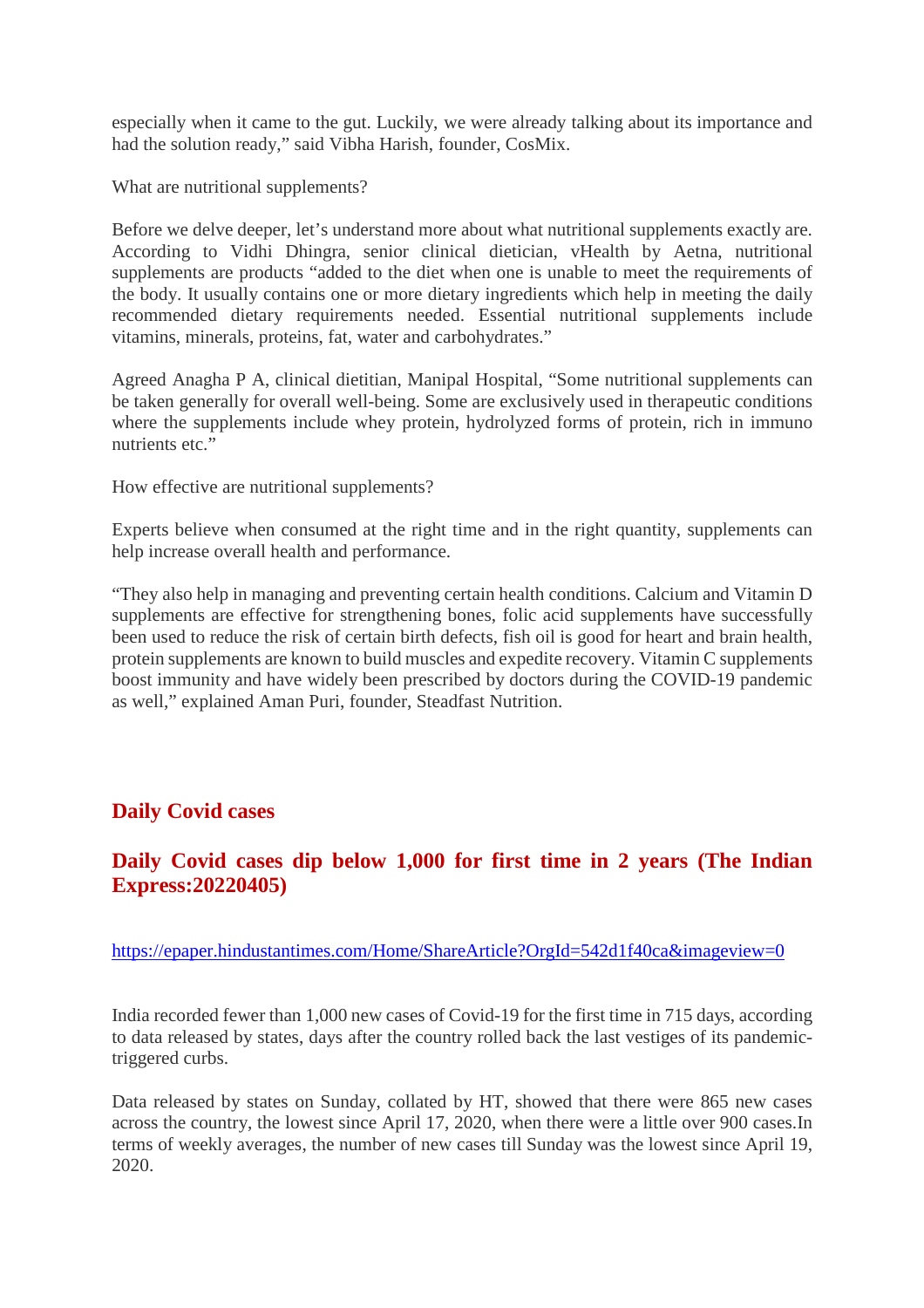In terms of active cases, the number on Sunday — a little over 10,000 — was the lowest since April 15, 2020.

The similarities between then and now are limited to new and active cases. India is now carrying out close to 18 times the number of tests every day than it did two years ago, when tests were expensive and capacity was limited. On April 19, 2020, when the cases on average were this low, the number of tests conducted was a little under 30,000. On Sunday, this number was 532,000.

Therefore, the test positivity ratio – a crucial barometer for how widespread an outbreak really is irrespective of testing fluctuations – is merely 0.2% now, compared to 3.9% then.

Experts said the drop is an important milestone but the country should not lower its guard.

"The number of cases falling below the 1,000 mark is definitely an important feat for India but this is not the time to lower our guard. Mask mandate needs to be followed and crowding at public places need to be monitored," said former president of the Indian Medical Association Dr JA Jayalal. P7

#### **WHO**

#### **A pause to reflect: On WHO decision to recommend a pause in the supply of Covaxin (The Hindu:20220405)**

https://www.thehindu.com/opinion/editorial/a-pause-to-reflect-on-who-decision-torecommend-a-pause-in-the-supply-of-covaxin/article65289681.ece

The Government and Bharat Biotech should strive for better communication on vaccine safety The World Health Organization's (WHO) decision to recommend a pause in the supply of Covaxin for export is worrying. This follows an inspection of the company's production facilities between March 14 and 22 that found "deficiencies" in the process to ensure that the vaccine produced is consistently suitable for use. Bharat Biotech, the makers of Covaxin, has said it is committed to addressing these 'Good Manufacturing Process deficiencies' and developing a "corrective and preventive" action plan that it will submit to the Drugs Controller General of India (DCGI). WHO has told countries that for now they should "consider" alternative vaccines but it has also said that the data available with it suggest that Covaxin is safe and effective. The details of these lacunae are not public but Bharat Biotech has said that sophisticated equipment needed to "enhance the process stringency" were unavailable during the COVID-19 pandemic. This is not the first time that Bharat Biotech has tangled with WHO. The global body sought information at least nine times from the Hyderabad company before approving it to be a global supplier of Covaxin. In March 2021, the Brazilian health regulator, Anvisa, pointed to several problems with Bharat Biotech's manufacturing plant ahead of an agreement by the company to sell 20 million doses of the vaccine to Brazil. This deal was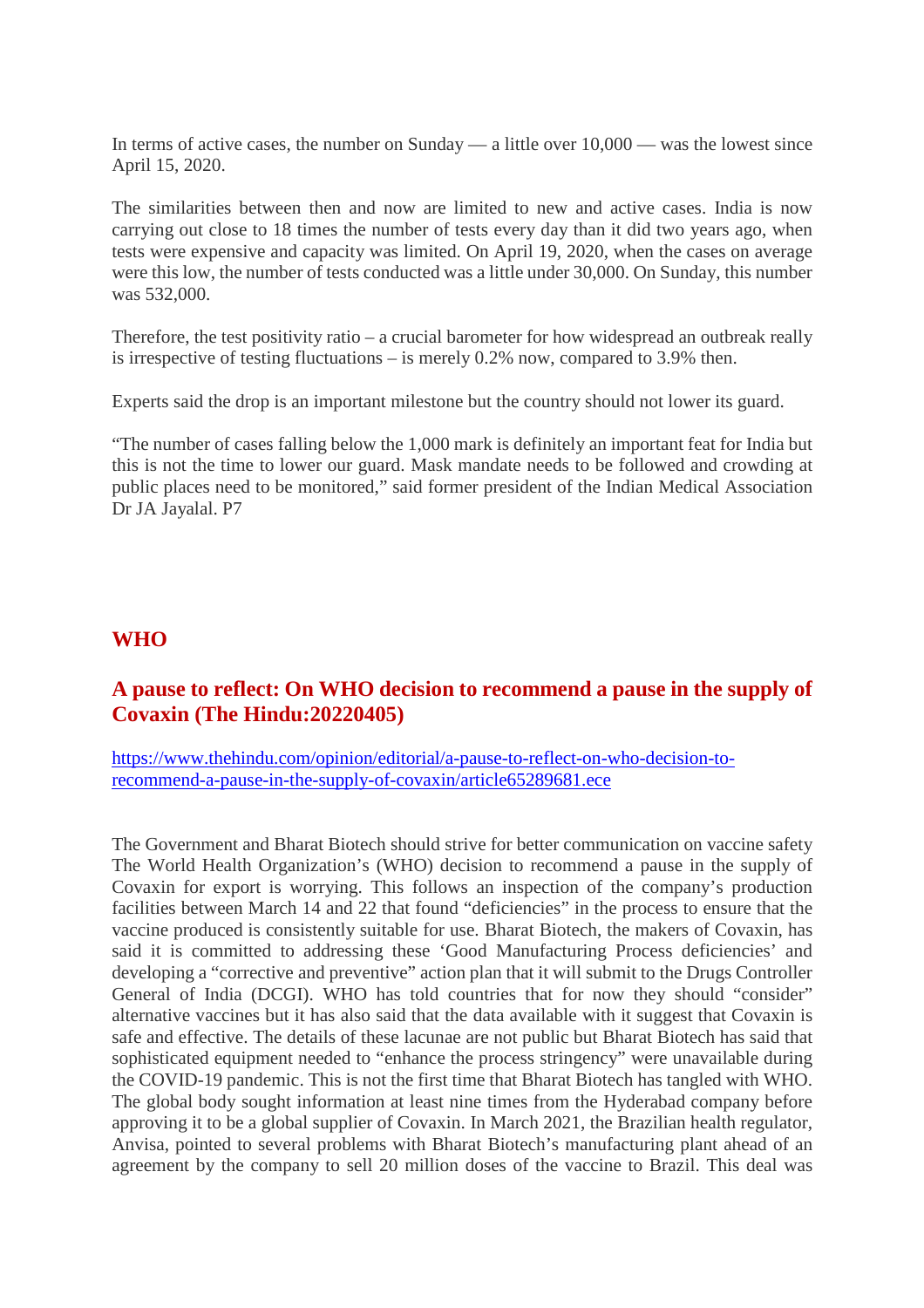ultimately terminated, but there has never been clear communication either by Bharat Biotech or the DCGI on the concerns raised by the Brazilian health body.

While India is no stranger to making and supplying billions of vaccine doses, it has historically done so with the benefit of time. The pandemic saw pulling out all the stops and the balance between safety and speed tilting towards the latter by both drug regulators, under pressure from their governments, and vaccine manufacturers, for whom gargantuan demand promised a financial windfall. Other companies, internationally too, have made mistakes in supply. AstraZeneca mistakenly supplied some volunteers who were being tested with the Oxford vaccine with half the required dose that led to surprising results. This was not disclosed until much after the trial results were made public and experts openly questioned the efficacy results. The defining characteristic of a vaccine is its safety profile and its acceptability is premised on its makers and the regulators being transparent about it at all times. Both the Government and Bharat Biotech should strive for better public communication on these fronts.

## **mRNA vaccine**

## **Biological E. to receive mRNA vaccine tech from WHO (The Hindu:20220405)**

https://www.thehindu.com/sci-tech/science/biological-e-to-receive-mrna-vaccine-tech-fromwho/article65290270.ece

Hub has potential to expand manufacturing capacity for other products beyond Covid vaccines Vaccine maker Biological E. has been selected to receive mRNA technology from the World Health Organization technology transfer hub.

After examining a number of proposals from India, the WHO's Advisory Committee on Vaccine Product Development has selected Biological E. as a recipient, the Hyderabad–based firm said on Monday.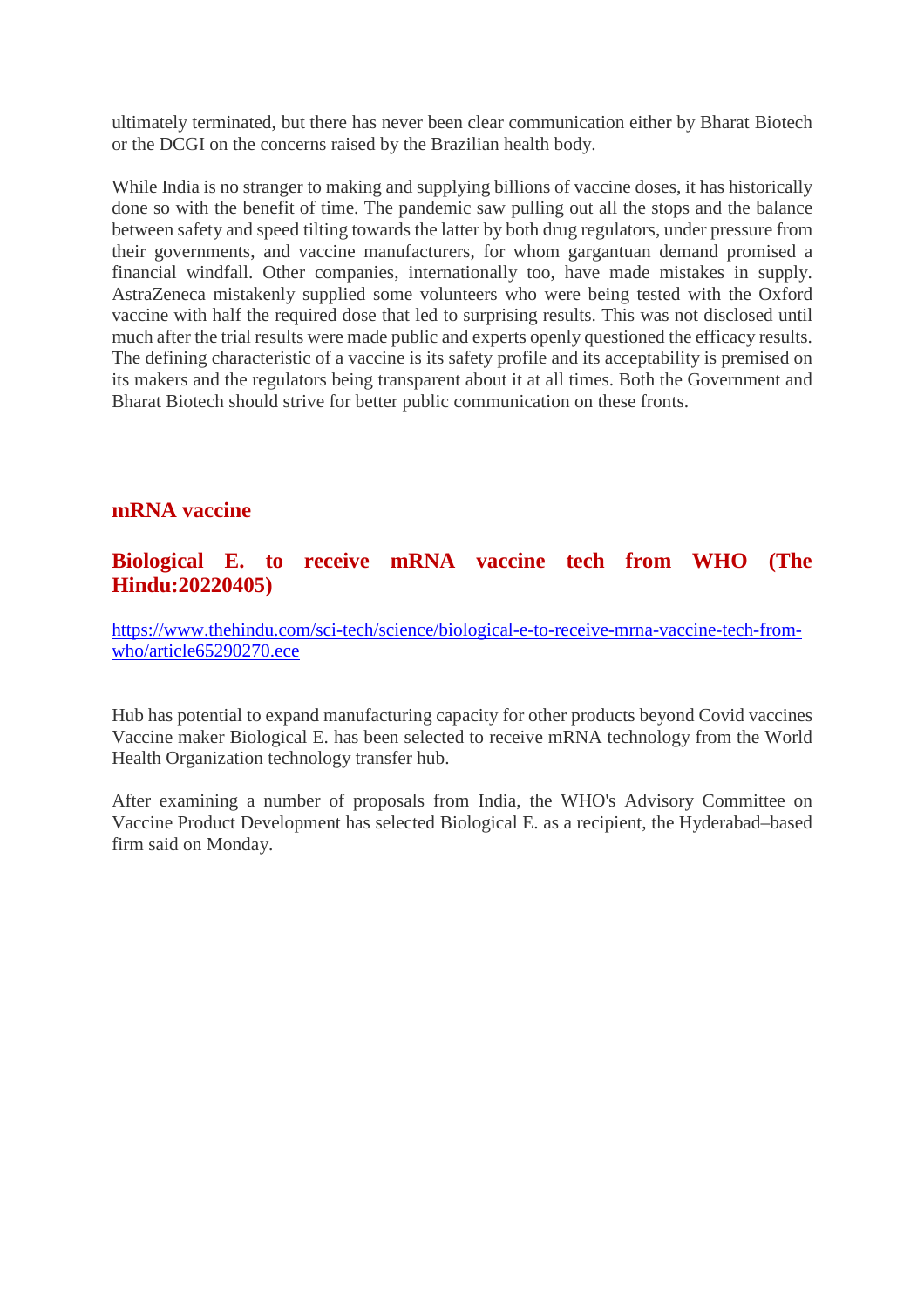#### **Fresh COVID-19 cases**

## **Fresh COVID-19 cases drop below 1,000, first since April 2020(The Hindu:20220405)**

https://www.thehindu.com/news/national/fresh-covid-19-cases-drop-below-1000-first-sinceapril-2020/article65289327.ece

Active caseload declines to 12,597 and they constitute about 0.03% of the number of positive cases

Daily new cases in the country slipped to below 1,000, the first time it touched three digits since April 2020, according to figures from the Health Ministry. The active caseload declined to 12,597 and they constitute about 0.03% of the number of positive cases.

The weekly positive rate, a more consistent indicator of the trend in coronavirus cases, has only dipped to 0.22%. Thirteen new deaths pushed the

# **SARS-CoV-2 variant**

## **WHO records new recombinant SARS-CoV-2 variant (The Hindu:20220405)**

https://www.thehindu.com/sci-tech/health/who-records-new-recombinant-sars-cov-2 variant/article65284952.ece

XE recombinant reported in the U.K.; a recombinant variant occurs when an individual is infected with two or more variants at the same time.

The World Health Organization (WHO) has flagged the emergence of a new variant of the SARS-CoV-2 virus, the XE recombinant, in the United Kingdom, and with a possibly higher rate of transmission.

#### **Population**

**99pc global population breathe air that exceeds quality limits: WHO 5 hours ago (New Kerala:20220405)**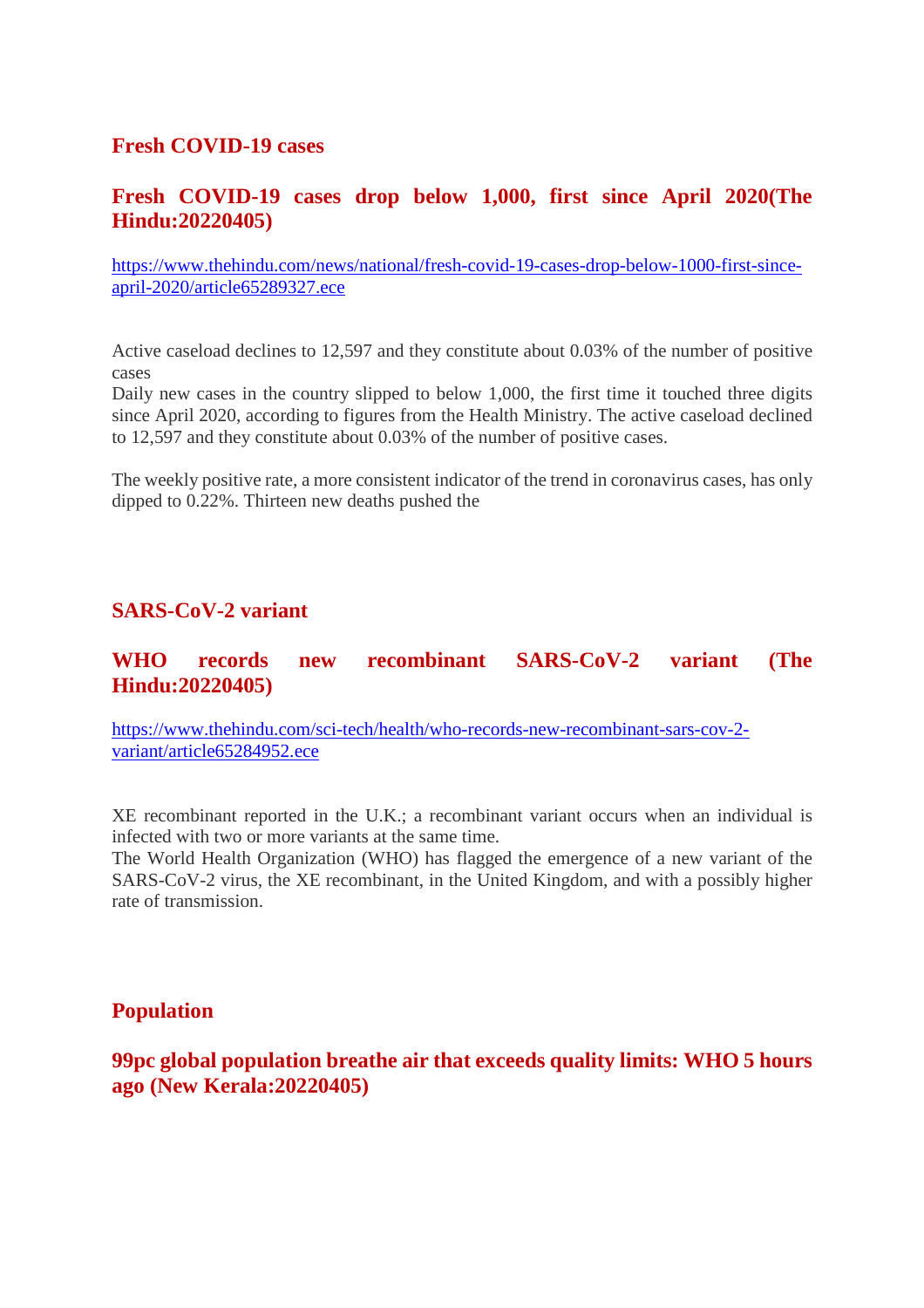Almost the entire global population (99 per cent) breathes air that exceeds air quality limits, and threatens their health, according to a report-> View it--> https://www.newkerala.com/news/2022/49828.htm

## **Physical Fitness**

## **Exercise could help reduce severity of serious cancer complication, finds study (New Kerala:20220405) /**

Researchers have identified yet another benefit of keeping up the exercise routine. A recent study has found that exercising prior-> View it--> https://www.newkerala.com/news/2022/49720.htm

# **New CRISPR technique**

## **New CRISPR technique in human blood to help find cure for HIV 13 hours ago New Kerala:20220405)**

US scientists are using new advances in CRISPR gene-editing technology to uncover new biology that could lead to long-lasting treatments and new the-> View it--> https://www.newkerala.com/news/2022/49618.htm

### **COVID-19 pandemic**

# **New study sheds light on how people gained weight during COVID-19 pandemic (New Kerala:20220405)**

13 hours ago / ANI Washington, April 4: A new study has found that more people weighed in as obese during the first year of the COVID-19 pandemic than the previous year.->-> View it- -> https://www.newkerala.com/news/2022/49605.htm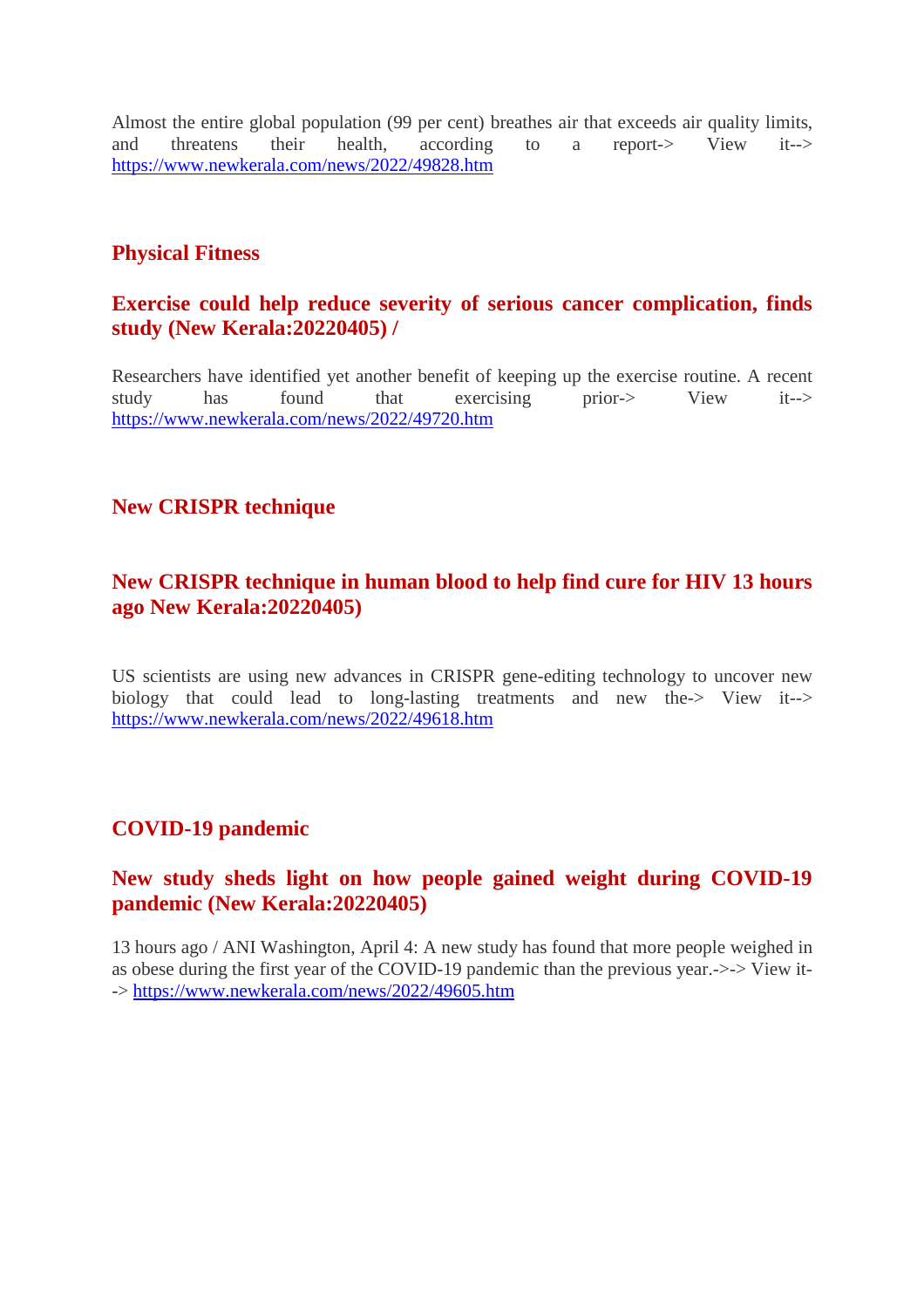#### **Health Care Department (Dainik Bhasker:20220405)**

https://epaper.bhaskar.com/detail/979878/7303649954/rajasthan/05042022/14/image/

# **भारकर खास :** केंद्र सरकार ने कोविड की जांचों के लिए फंड देने से इनकार किया अब चिकित्सा विभाग ने मान लिया कोरोना 'खत्म' इमरजेंसी में लगे 300 से अधिक कर्मचारी हटाए

प्रदेश में कोरोना के कम होने के बाद जहां जांच नहीं हो सकेगी,वहां से सैंपलिंग भी नहीं के बराबर हो रही है

पता लगाने वाला टेस्ट 9000 रु. का पड रहा था। हर

दिन 200 टेस्ट हो रहे थे। ऐसे में सरकार के 18 लाख

प्रदेश में कोविड के केस कम होने के साथ-साथ सैंपलिंग भी 'नहीं' के बराबर हो रही है। जयपुर, जोधपुर, उदयपूर, कोटा, बीकानेर, अजमेर में 500 तक सैंपल लिए जा रहे हैं। इनमें भी वह सैंपल हैं जो कि सर्टिफिकेट के रूप में उपयोग में लेते हैं। ओमिक्रॉन की सैंपलिंग 90% तक कम हुई है। बड़ी बात यह कि ओमिक्रॉन का

राजस्थान में अभी कोविड जांच की इतनी अधिक जरूरत नहीं है और जिन जगहों पर जांच नहीं हो सकेगी. वहां से सैंपल सम्बन्धित मेडिकल कॉलेज को भेजे जाएंगे। केन्द्र सरकार की ओर से इनकार करने के कारण ऐसा किया गया है। फिलहाल, किसी भी तरह का काम प्रभावित नहीं होगा। ओमिक्रॉन की टेस्टिंग भी कम की गई है क्योंकि कोविड केस काफी कम है।

सैंपल मेदिकल कालेज जाएंगे

वैभव गालरिया. चिकित्सा शिक्षा सचिव, राजस्थान सरकार

**संदीप शर्मा** जयपर

जनता के साथ-साथ अब चिकित्सा विभाग ने भी मान लिया है कि प्रदेश से कोरोना खत्म हो गया है। चिकित्सा विभाग ने सभी सरकारी अस्पतालों में इमरजेंसी में कोविड जांच के लिए लगाए गए 300 से अधिक कर्मचारियों को हटाने के आदेश जारी किए हैं। इसका कारण केंद्र सरकार का आदेश है। आदेश में केंद्र ने कहा कि इमरजेंसी रेस्पांस एंड हेल्थ सिस्टम पैकेज (कोविड के दौरान मिलता था) के तहत नए वित्तीय वर्ष में फंड नहीं मिलेगा। ऐसे में कोविड जांच में लगाए गए लैब टेक्नीशियन, रिसर्च असिस्टेंट और डाटा एंटी ऑपरेटर हटाए जा रहे हैं। अब उन्हीं जगह आरटीपीसीआर टेस्ट होगा जहां राज्य स्तर पर सुविधाएं और स्टाफ मौजूद है। जयपुर में ही 50 लैब टेक्नीशियन और 74 डाटा एंट्री ऑपरेटर और तीन रिसर्च असिस्टेंट थे। ऐसे में चौथी लहर आई तो परेशानी तय है।



रुपए लग रहे थे।